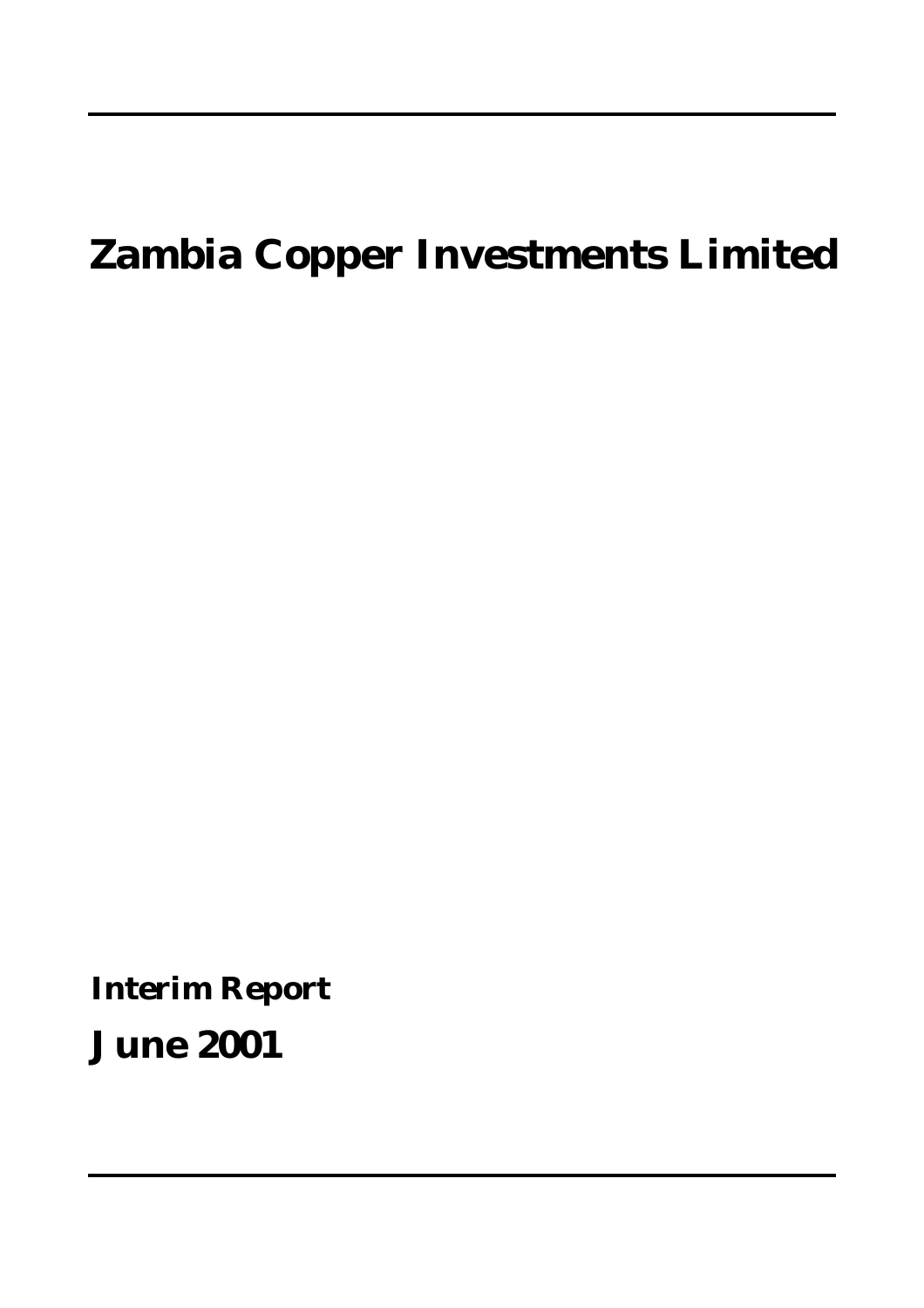# **Company business**

Zambia Copper Investments Limited ('ZCI' or the 'Company') is a Bermudian registered public company. Its principal asset is its holding of 65% of the share capital of Konkola Copper Mines PLC ('KCM'), a Zambian mining company which owns three operating copper mines and associated processing facilities, has an option to acquire the Nkana smelter and refinery and also owns the undeveloped Konkola Deep Mining Project (the 'KDMP'). The other shareholders in KCM are the International Finance Corporation (7.5%), CDC Group plc (7.5%) and ZCCM Investments Holdings PLC ('ZCCM') (20%). All of KCM's assets are located in the Republic of Zambia.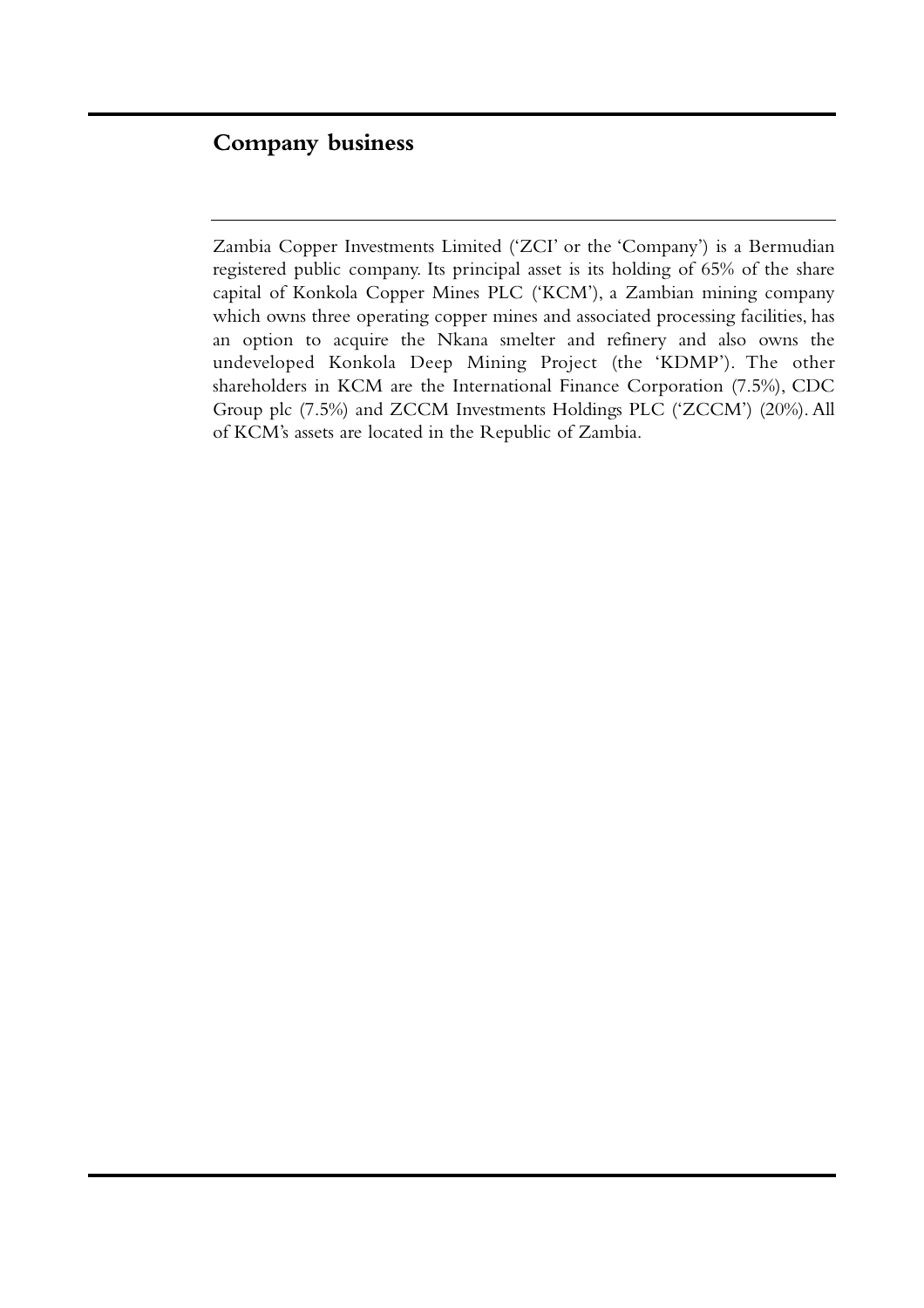# **Chairman's statement**

During the six month period to June 30, 2001, ZCI incurred a consolidated net loss of US\$38.2 million, due to low copper and cobalt prices and operational difficulties at ZCI's operating subsidiary, KCM.

The rapid downturn in the world economy has resulted in very low metal prices that are expected to persist well into next year. Copper prices are currently less than 70 USc/lb. The outlook for KCM is therefore one of continued financial constraints in the near term.

Following the acquisition of the Konkola, Nchanga and Nampundwe assets from ZCCM on March 31, 2000, KCM embarked upon a major refurbishment programme at an estimated total capital cost of US\$270 million.The aim of the programme is to address the underinvestment in the business that had previously occurred and systematically to reduce the high unit operating costs at the existing operations. By the end of June 2001, some US\$112 million had been expended.

While refurbishment of the assets of KCM has continued, metal production did not increase to expected levels during the first half of 2001.This was mainly due to difficulties experienced at the toll smelting facility at Nkana, which resulted in excess stocks of copper concentrate, amounting to some 20,000 tonnes of contained copper, ahead of the smelter. The operational difficulties at the smelter are being addressed with a shut-down in July and August 2001 for major rehabilitation.The excess stocks of copper concentrate are expected to be treated during the first half of 2002.

Production at the Konkola mine has also been disappointing due to delays in underground development. As a result, production for the six months was only marginally higher than in the previous six months.Accelerated development work is being undertaken by KCM, which should result in improved performance in the remainder of the year.

As previously announced, there was a catastrophic slope failure at the Nchanga Open Pit in April 2001 which resulted in the movement of some 5 million tonnes of material and the death of ten employees.A further two employees also suffered fatal accidents in unrelated incidents during the six months.These tragic events are clearly unacceptable and my colleagues on the Board and I wish to convey our condolences to the families of the deceased. The management of KCM continues to make strenuous efforts to build a culture of safety on the mines.

Whilst production at the Nchanga Open Pit resumed within one month of the accident, the new mining plan and the future economics of the pit continue to be evaluated.The accident had a severe impact on production at KCM, which is expected to persist for some time.

In total, the shareholders of KCM have committed to provide funding of US\$370 million, of which ZCI's share is US\$310 million. Anglo American plc, the 50.9% shareholder of ZCI, is currently providing loan facilities to ZCI in an amount of US\$310 million to meet this commitment, of which ZCI has drawn down US\$132 million. However, as previously advised to shareholders of ZCI, the Company will seek appropriate means of raising the necessary long-term capital required to meet its commitments to KCM.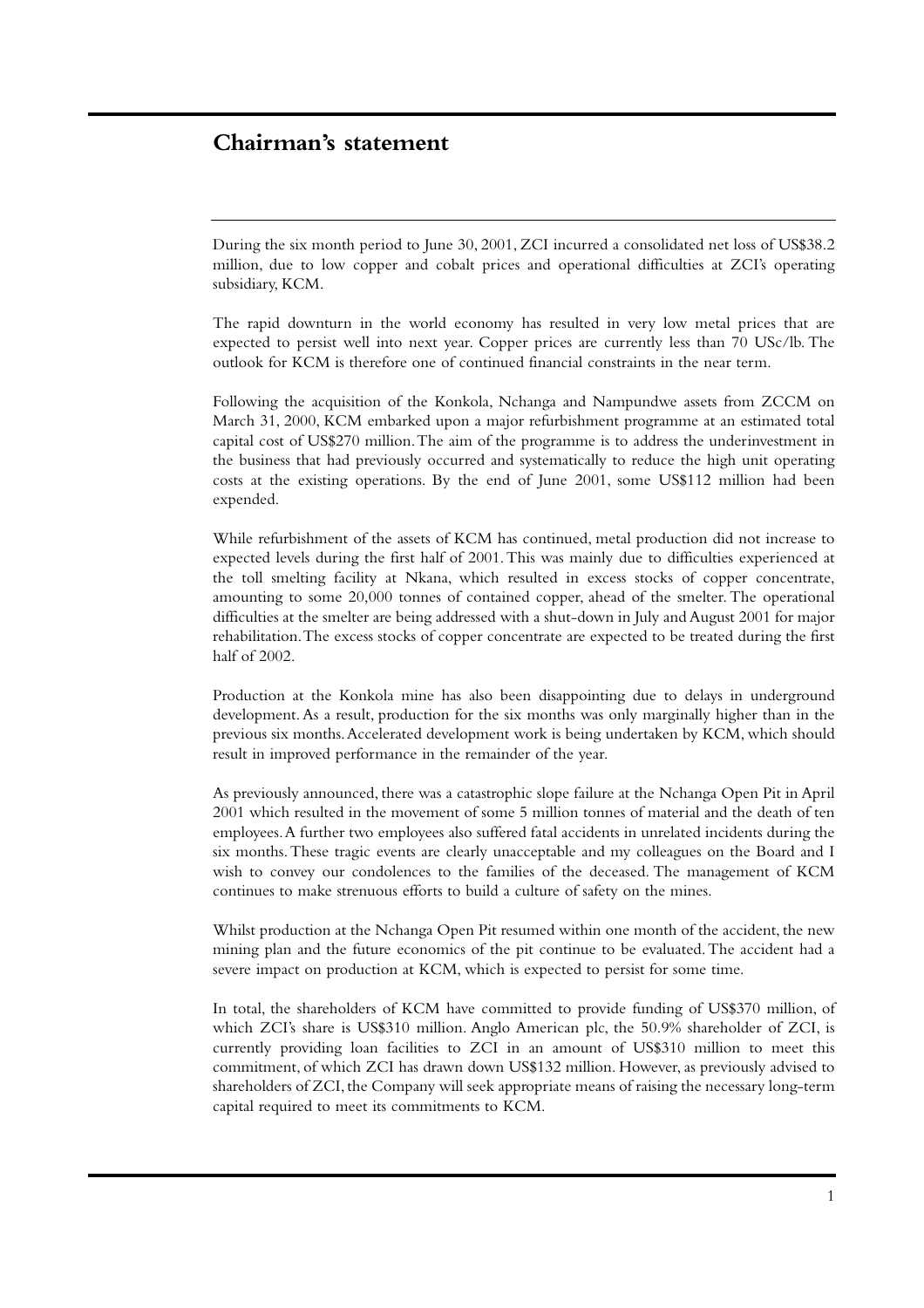# **Chairman's statement**

*continued*

The KDMP feasibility study was completed during the period and is currently being reviewed. The KDMP will be a long-life mine with significantly lower operating costs than the existing operations and represents the main rationale for the acquisition of the assets. KCM and its shareholders are in the process of considering the implications of the current low metal prices on the optimal financing strategy for the KDMP. The Board will revert to shareholders with its proposals in due course.

The directors of ZCI wish to record their appreciation of the great efforts made by all the employees of KCM during what has been an exceptionally difficult six month period for the company.

S R Thompson *Chairman*

August 21, 2001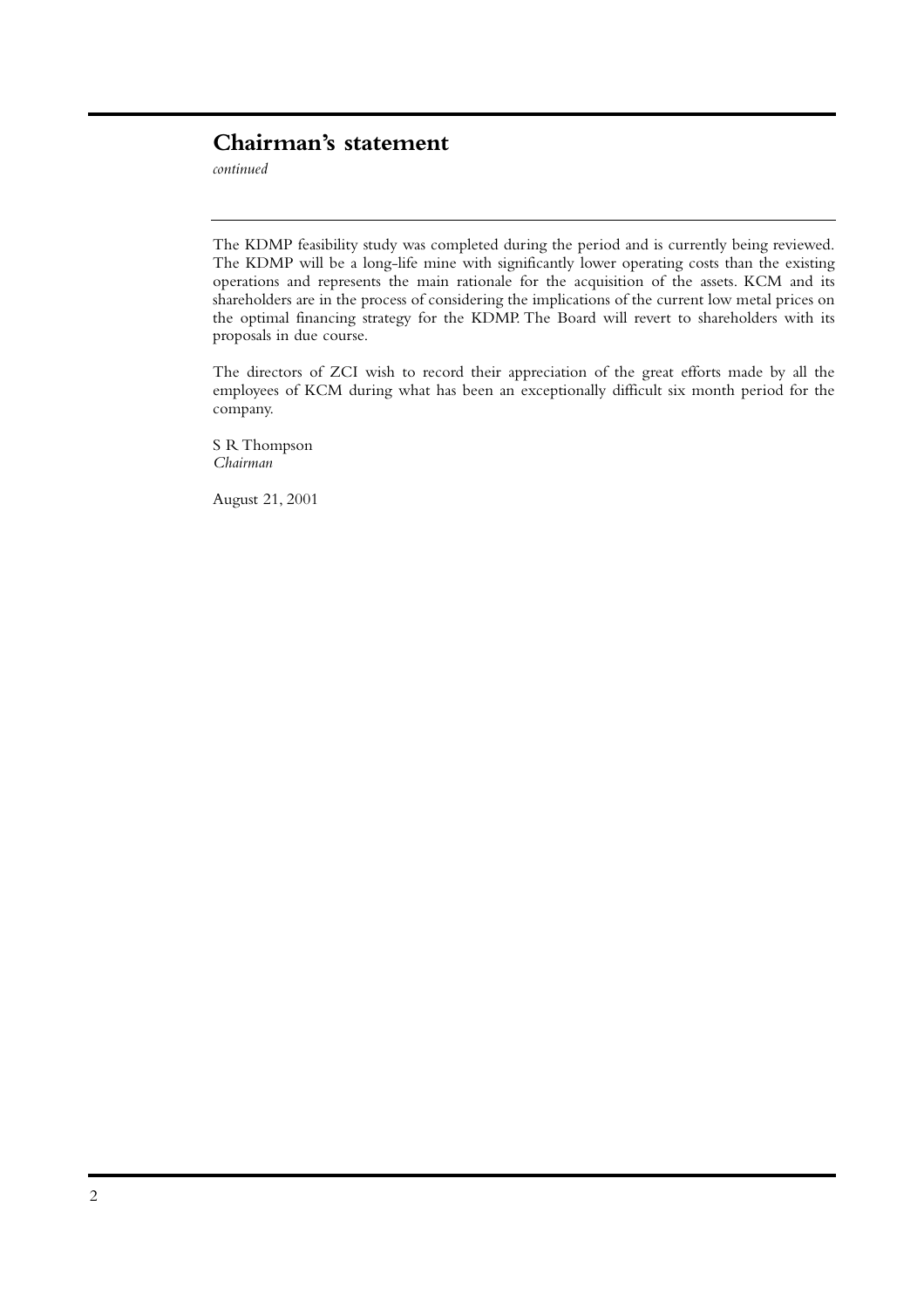# **Review of operations and projects**

### **Financial results**

ZCI incurred a consolidated net loss of US\$38.2 million in the six months to June 30, 2001 compared with a loss of US\$5.5 million in the period to June 30, 2000.The prior period included just three months performance of KCM following ZCI's acquisition of a 65% interest in that company in March 2000. The net loss includes an operating loss of US\$41.1 million and net interest payable of US\$10.3 million. The operating performance of KCM in the period is described in further detail below.

### **Metal markets**

During the first half of 2001 base metal markets were characterised by weak demand, rising exchange inventories, a decline in investment fund activity and falling prices. The strong US dollar has both compounded the weakness of non-US demand and boosted revenues of non-US producers, whilst lowering aggregate mine cost curves.As a result, there have been relatively few price-related closures of mines to date.

These weak market conditions are expected to continue into the second half, at least until leading indicators of Industrial Production begin to pick up and/or price-induced mine cutbacks become more widespread.

Falling demand, which has been exacerbated by consumer de-stocking, particularly in the electronics and telecommunications markets, has resulted in a near 200,000 tonnes rise in London Metal Exchange and Comex copper stocks over the first half of this year. Prices, which averaged 80 USc/lb in the first quarter, had slipped back to just above 70 USc/lb at the end of June.With demand set to decline further during the third quarter, they are likely to come under renewed downward pressure.Against a general trend of falling demand, China stands out as an importer of increasing quantities of copper for its ambitious electrification programme.

### **Operations - Konkola Copper Mines PLC**

### **(a)** *Safety, Health and Environment*

On Sunday, April 8, 2001, a major slope failure occurred in the south face of the Nchanga Open Pit. Over 5 million tonnes of failed material collapsed into the pit.Ten employees, who were working in the bottom of the pit at the time, lost their lives in this tragic accident. A full scale rescue and recovery operation was launched as soon as conditions were established to be safe for such an operation and the last body was recovered on Wednesday, April 25, 2001. Ingress of water into the pit, some 10 metres below the surface, is considered to be a major contributing factor to the slope failure.The 2000/1 rainy season was exceptionally wet with rainfall recorded at 1,708 mm, some 36% above average. An investigation into the full causes of the accident is continuing.

In addition, there were two other, unrelated, fatal accidents during the period under review, both of which are the subject of detailed investigations to establish cause and avoid repetition.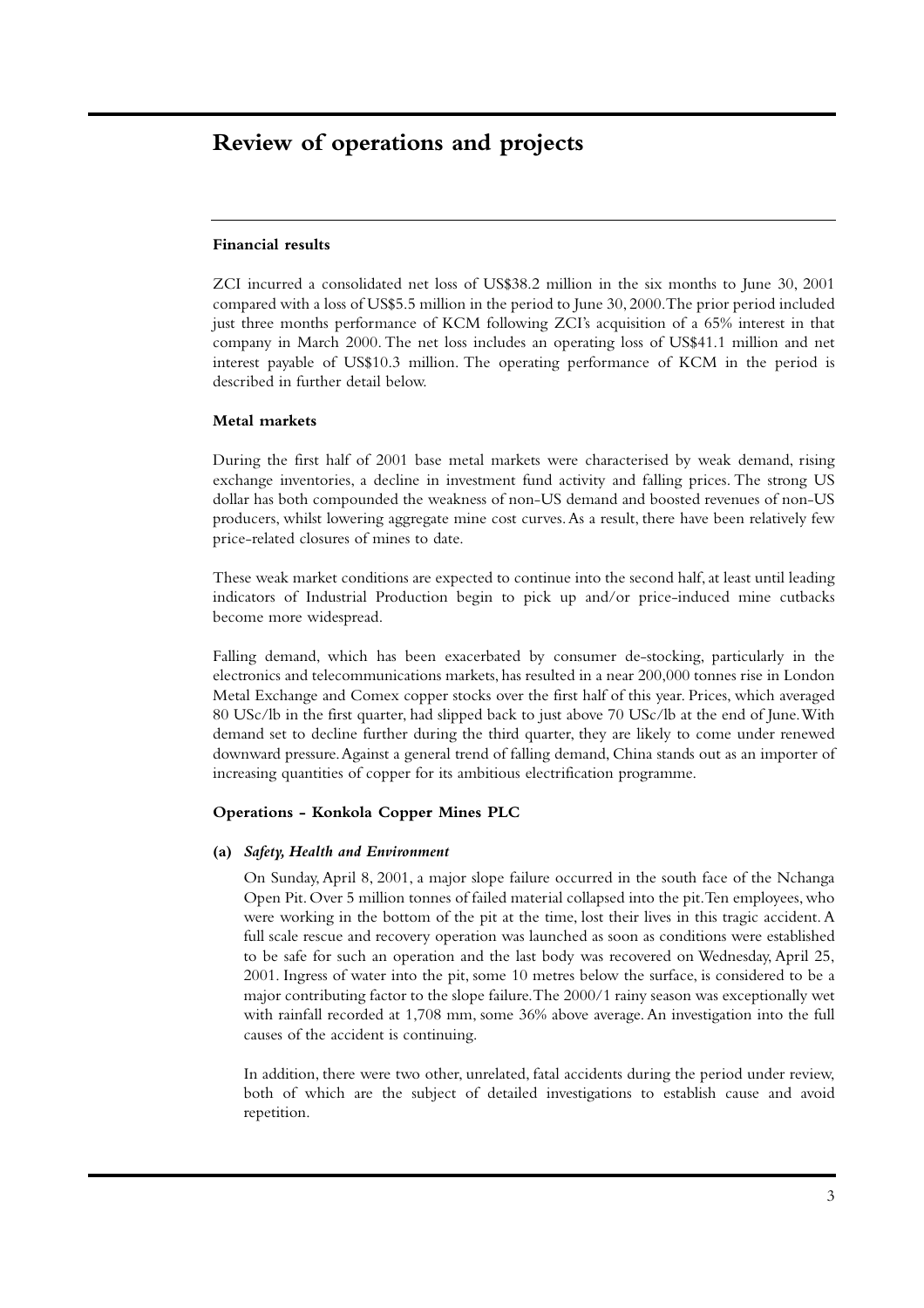# **Review of operations and projects**

*continued*

The improvement of safety standards continues to receive focused management attention. Training programmes at the operations continue, with all employees having now participated in safety awareness and avoidance courses. The Lost Time Injury Frequency Rate for the period showed an improving trend of 0.83 per 200,000 man hours, compared to 1.49 for the previous nine months.

The programme of residual spraying of houses reported on previously contributed to a 53% reduction in the incidence of malaria among employees and their dependants. The programme will be continued in the coming season.The HIV/AIDS prevalence study was completed and indicated an incidence of 18.3% amongst employees and contractors. Further evaluations are in progress to formulate the most appropriate interventions to reduce the spread of the disease, assist those who have contracted it, and to determine the impact of this prevalence on the company.

The Final Environmental Management Plan and the Final Social Management Plan were completed and have been presented to the regulatory authorities for approval. Approval is expected early in the third quarter after which KCM will commence implementation of the plans.

### **(b)** *Operating performance*

Copper ore mined at the Nchanga Open Pit amounted to 1.7 million tonnes, grading 2.18% copper, and cobalt ore amounted to 0.8 million tonnes, grading 0.65% cobalt.The open pit performed to budget until the accident in April referred to above.Although mining activity resumed within the month, the operations were severely affected, with constrained availability of ore. Several pieces of major equipment were destroyed in the accident and have yet to be replaced. Ore mined in the period was consequently some 21% below the previous six months.

Operations at Nchanga underground mine were satisfactory, producing 1.4 million tonnes of ore, grading 3.26% copper, compared to 1.3 million tonnes at 3.22% in the previous six month period.

Although Konkola underground mine produced 0.9 million tonnes of ore, grading 3.37%, compared to 0.6 million tonnes, grading 3.60% in the previous half year, this performance was below forecast. The rate of underground development was slower than had been anticipated, thus limiting the availability of ore. Better results are expected in the second half following the award of two contracts for accelerated ore and de-watering development.

In the period to June 30, 2001, 4.7 million tonnes of copper ore were milled, similar to the previous six months performance of 4.6 million tonnes. However, improvements in both grades and recoveries resulted in higher copper in concentrate production of 70,258 tonnes compared to 64,428 tonnes in the previous six months. Just 383,000 tonnes of cobalt ore were milled, compared with 407,000 tonnes achieved in the previous six months, due to the reduced availability of ore following the open pit accident.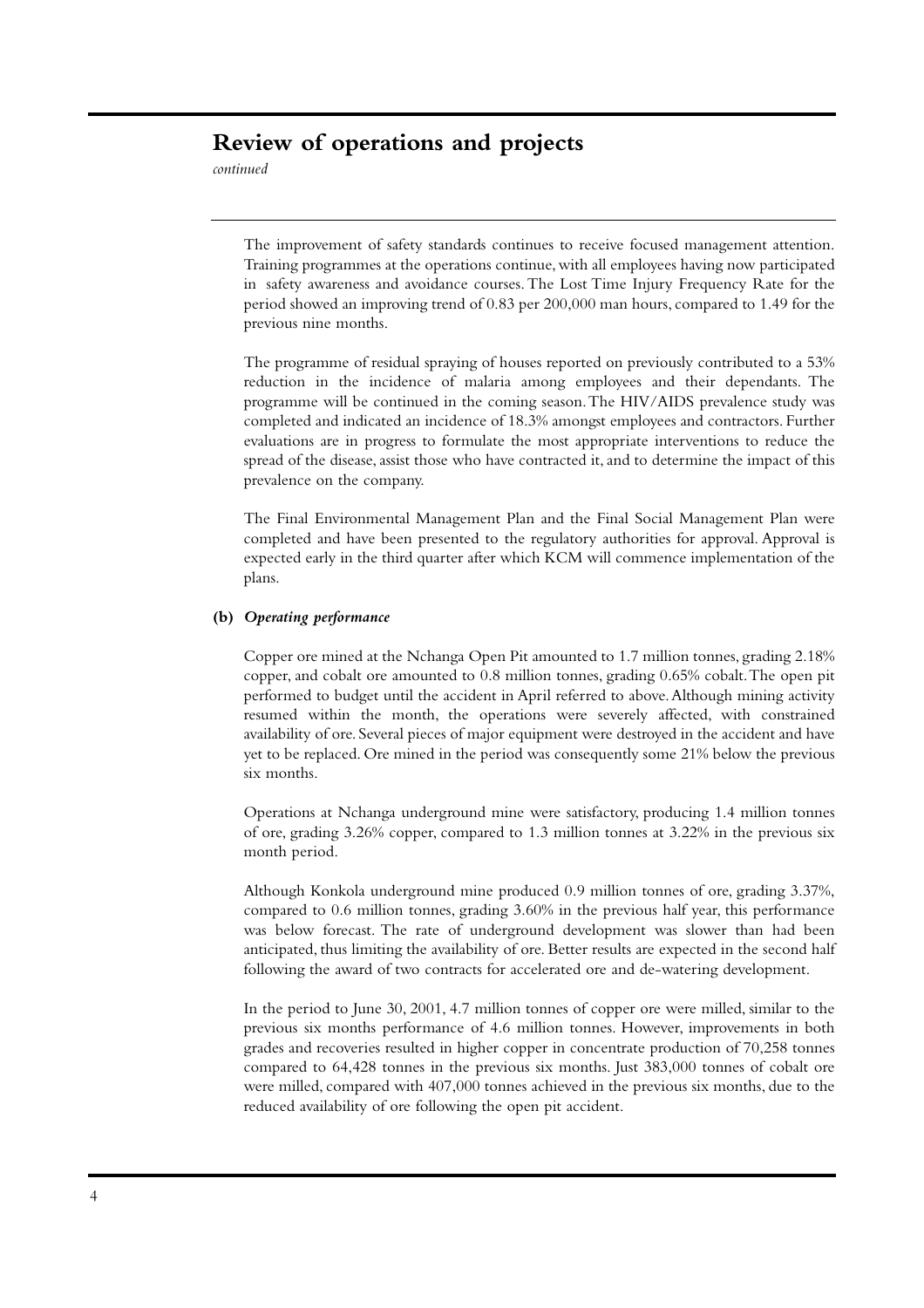Finished cathode production at the Tailings Leach Plant amounted to 35,741 tonnes, compared to 41,112 tonnes in the previous half year, in spite of recoveries improving from 67.6% to 69.7%.This was a result of the lower availability of oxide ore from the open pit and intermittent shortages of sulphuric acid, the bulk of which had to be imported.

The Nkana and Mufulira smelters, which toll treat KCM's copper, did not operate to satisfactory levels during the period and both are undergoing major rehabilitation. In spite of these constraints, refined cathode production was 54,744 tonnes, compared to 47,780 tonnes in the six months to December 31, 2000.

The Nkana smelter was shut down in July for major maintenance. Surplus stocks of concentrates amounting to approximately 20,000 tonnes of finished copper equivalent, are held ahead of the smelters.The treatment of these stocks is projected to commence in August 2001 and copper in concentrate stocks should return to more normal levels during the first half of 2002.

Finished cobalt production at 1,236 tonnes was at similar levels to the 1,228 tonnes produced in the previous period.

### **(c)** *Refurbishment programme*

The refurbishment programme continued throughout the period.A total of US\$73 million was committed, with major expenditure on underground development, mining equipment and rehabilitation of the Tailings Leach Plant. Progress was made in enhancing communication and information systems and significant benefits,in terms of better and more timely management information, are being realized.

Capital expenditure in the period amounted to US\$42 million.

### **(d)** *Outlook for second half of 2001*

The operational difficulties detailed earlier resulted in lower than forecast finished production of 90,485 tonnes copper and 1,236 tonnes cobalt in the six months to June 30, 2001. It is estimated that some 119,000 tonnes of copper and 1,100 tonnes of cobalt will be produced in the six months to December 2001.

The outlook for metal prices for the remainder of the current year and for the year 2002 remains a matter of concern. Most analysts now predict prices to remain at or below the 70 USc/lb level for the remainder of this year.This will severely impact on revenues and make it very difficult for the operations to become profitable in that time.

In view of this, the board and management of KCM are actively pursuing all means of conserving cash while continuing with the refurbishment programme in order to improve efficiencies, reduce costs and increase production. During the second half, increased emphasis will be placed on measures to improve the productivity of the workforce.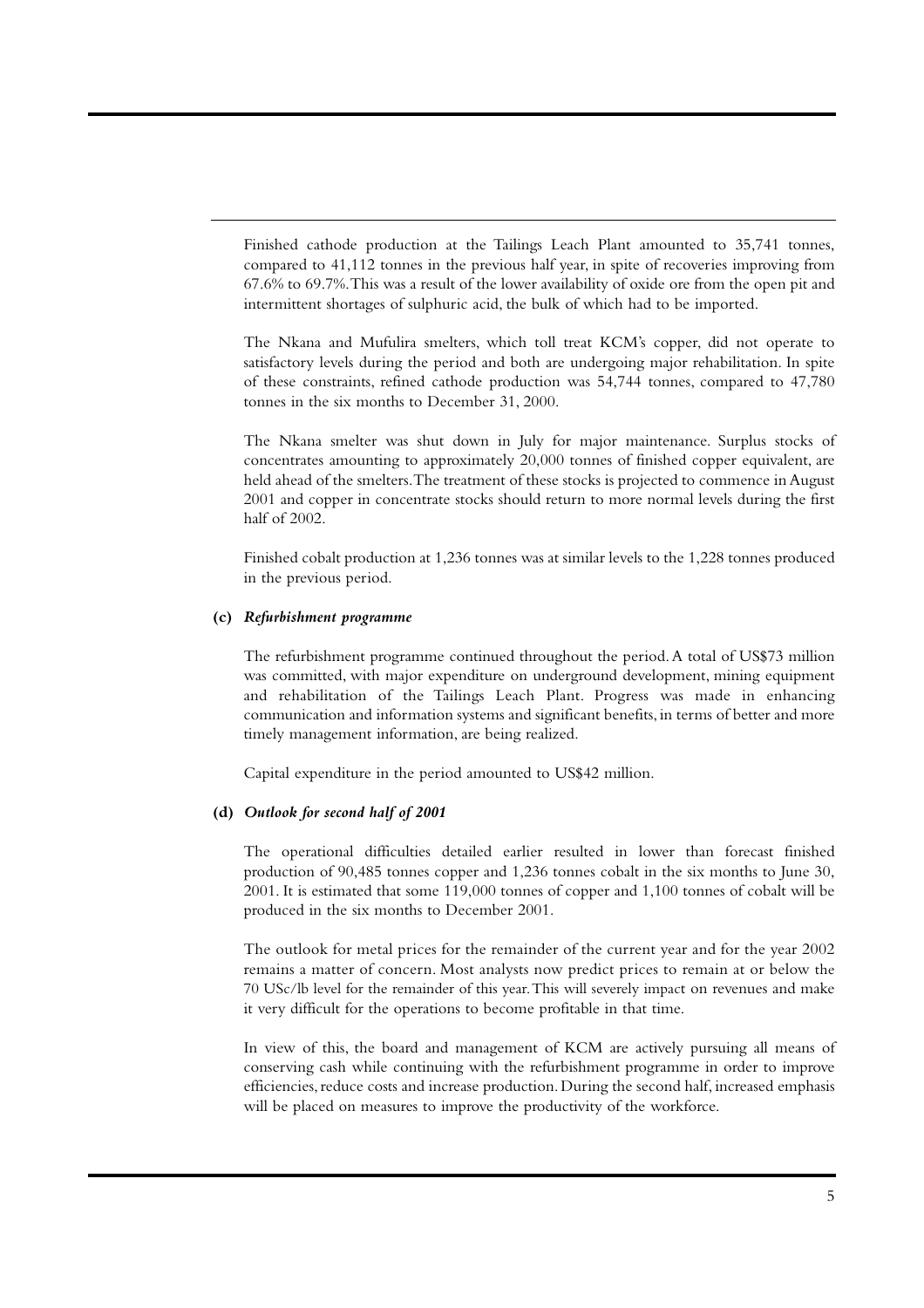# **Review of operations and projects**

*continued*

### **Konkola Deep Mining Project**

The feasibility study, which revalidated earlier studies and provided further analysis of certain aspects of the KDMP, was completed in March 2001. The study has been modified to accommodate changes to production from the Nchanga Open Pit following the accident and from satellite pits at Nchanga.A review of metal prices and their impact on the project economics is also being undertaken in the light of the downturn in the world economy.

### **Financial position**

### **KCM**

KCM had drawn US\$145 million by June 30, 2001 under the Subscription and Shareholder Loan Agreement in terms of which funding of US\$370 million is committed to KCM by its shareholders. ZCI's share of the commitment is US\$310 million of which US\$117.8 million had been drawn by June 30, 2001. KCM also secured a US\$60 million short-term borrowing facility, which has been fully drawn down, and overdraft facilities of US\$20 million.

### **ZCI**

Following completion of the KDMP feasibility study and the revision in metal price outlook, the directors are evaluating alternative ways of financing the Company's commitments to KCM and will revert to shareholders in due course with their proposals.

ZCI had drawn down US\$131.9 million (including accrued interest) at June 30, 2001 under its US\$310 million facility from Anglo American plc's wholly-owned subsidiary, A.R.H. Limited S.A..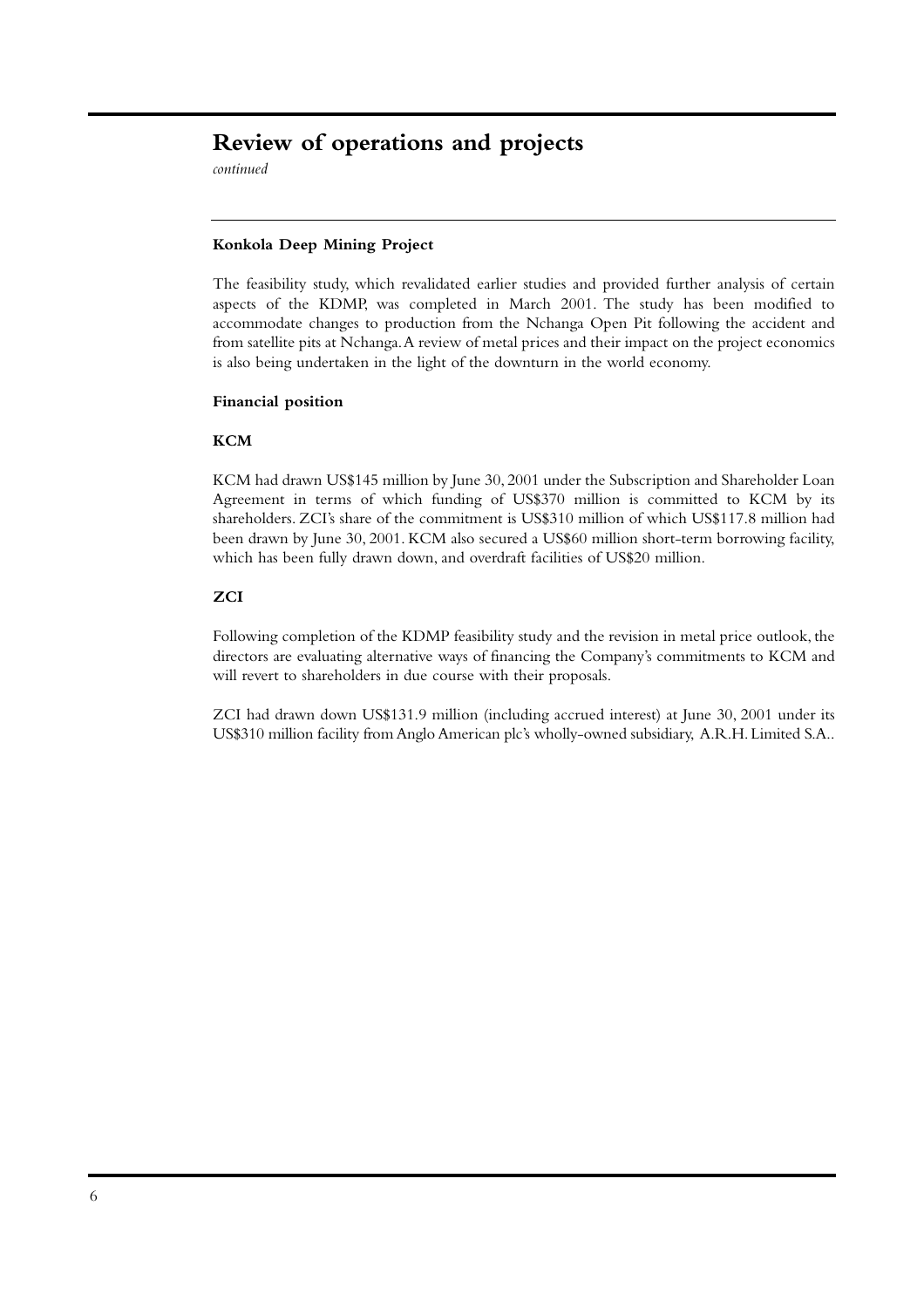# **Consolidated statement of earnings**

*for the six months ended June 30, 2001*

| <b>Notes</b>                                                                                                                                                                      | Six months<br>ended<br>June 30,<br>2001 | Six months<br>ended<br>2000                  | Year<br>ended<br>June 30, December 31,<br>2000     |
|-----------------------------------------------------------------------------------------------------------------------------------------------------------------------------------|-----------------------------------------|----------------------------------------------|----------------------------------------------------|
|                                                                                                                                                                                   |                                         |                                              | in thousands of US dollars                         |
| Turnover<br>Operating costs                                                                                                                                                       | 194,929<br>(236, 054)                   | 44,183<br>(44, 169)                          | 229,004<br>(238, 160)                              |
| Operating loss before interest and taxation                                                                                                                                       | (41, 125)                               | 14                                           | (9, 156)                                           |
| Interest and other financial income<br>Interest expense<br>Commitment fee on loan facility<br>General and administration expenses<br>Share of Konkola Project consortium expenses | 2,041<br>(12, 423)<br>(1,000)<br>(863)  | 817<br>(2, 433)<br>(602)<br>(616)<br>(2,878) | 1,886<br>(9,676)<br>(1,676)<br>(1, 163)<br>(2,878) |
| Loss before taxation<br>Taxation<br>$\overline{2}$                                                                                                                                | (53, 370)<br>(3, 867)                   | (5,698)<br>(130)                             | (22, 663)<br>3,522                                 |
| Loss after taxation<br>Loss attributable to minority interest                                                                                                                     | (57, 237)<br>19,022                     | (5,828)<br>238                               | (19, 141)<br>3,329                                 |
| Net loss                                                                                                                                                                          | (38, 215)                               | (5,590)                                      | (15, 812)                                          |
| Headline loss before exceptional item<br>and amortisation of goodwill                                                                                                             | (30.95)                                 | (4.45)                                       | per ordinary share in US cents<br>(12.56)          |
| Net loss                                                                                                                                                                          | (31.18)                                 | (4.56)                                       | (12.90)                                            |

*See accompanying notes to the consolidated financial statements*

# **Consolidated statement of retained earnings**

*for the six months ended June 30, 2001*

|                                                                | Six months<br>ended<br>June 30,<br>2001 | Six months<br>ended<br>2000 | Year<br>ended<br>June 30, December 31,<br>2000 |
|----------------------------------------------------------------|-----------------------------------------|-----------------------------|------------------------------------------------|
|                                                                |                                         |                             | in thousands of US dollars                     |
| Accumulated deficit at the beginning of the period<br>Net loss | (21,793)<br>(38, 215)                   | (5,981)<br>(5,590)          | (5,981)<br>(15, 812)                           |
| Accumulated deficit at the end of the period                   | (60,008)                                | (11,571)                    | (21,793)                                       |

*See accompanying notes to the consolidated financial statements*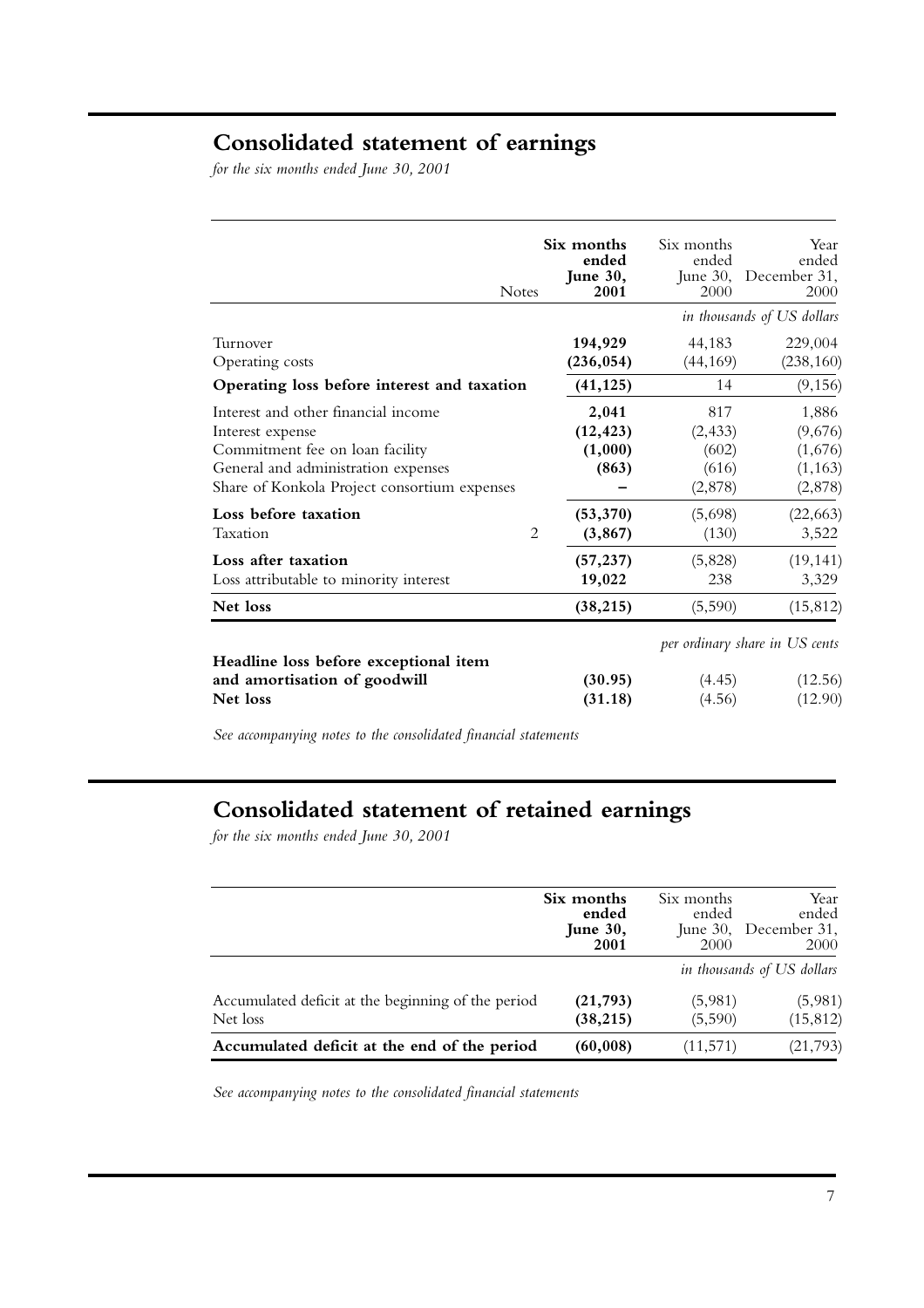# **Consolidated statement of financial position**

*as at June 30, 2001*

|                                          | <b>Notes</b>   | June 30,<br>2001 | June 30, December 31,<br>$2000*$ | 2000      |
|------------------------------------------|----------------|------------------|----------------------------------|-----------|
|                                          |                |                  | in thousands of US dollars       |           |
| <b>Fixed</b> assets                      |                |                  |                                  |           |
| Intangible assets                        |                | 5,959            | 6,142                            | 5,998     |
| Deferred tax assets                      | $\overline{2}$ |                  |                                  | 3,794     |
| Tangible assets                          |                | 207,915          | 127,704                          | 174,623   |
|                                          |                | 213,874          | 133,846                          | 184,415   |
| Investments and advances                 |                | 38,649           | 33,763                           | 35,879    |
| <b>Current</b> assets                    |                |                  |                                  |           |
| Stock                                    |                | 101,669          | 103,830                          | 112,887   |
| Accounts receivable                      |                | 57,715           | 25,502                           | 26,435    |
| Cash and short-term investments          |                | 7,853            | 43,752                           | 28,314    |
|                                          |                | 167,237          | 173,084                          | 167,636   |
| <b>Current liabilities</b>               |                |                  |                                  |           |
| Accounts payable and accrued liabilities |                | 77,034           | 58,057                           | 83,443    |
| Net current assets                       |                | 90,203           | 115,027                          | 84,193    |
| Long-term liabilities                    |                |                  |                                  |           |
| Long-term loans                          |                | 212,967          | 85,598                           | 120,091   |
| Provisions                               |                | 78,332           | 77,832                           | 79,112    |
| Deferred purchase consideration          |                | 63,380           | 60,000                           | 60,000    |
| Minority interest                        |                | 1,274            | 23,996                           | 20,296    |
| Net assets                               |                | (13, 227)        | 35,210                           | 24,988    |
| Capital and reserves                     |                |                  |                                  |           |
| Capital                                  |                | 46,781           | 46,781                           | 46,781    |
| Accumulated deficit                      |                | (60, 008)        | (11,571)                         | (21, 793) |
| Shareholders' equity                     |                | (13, 227)        | 35,210                           | 24,988    |

*\* See note 1*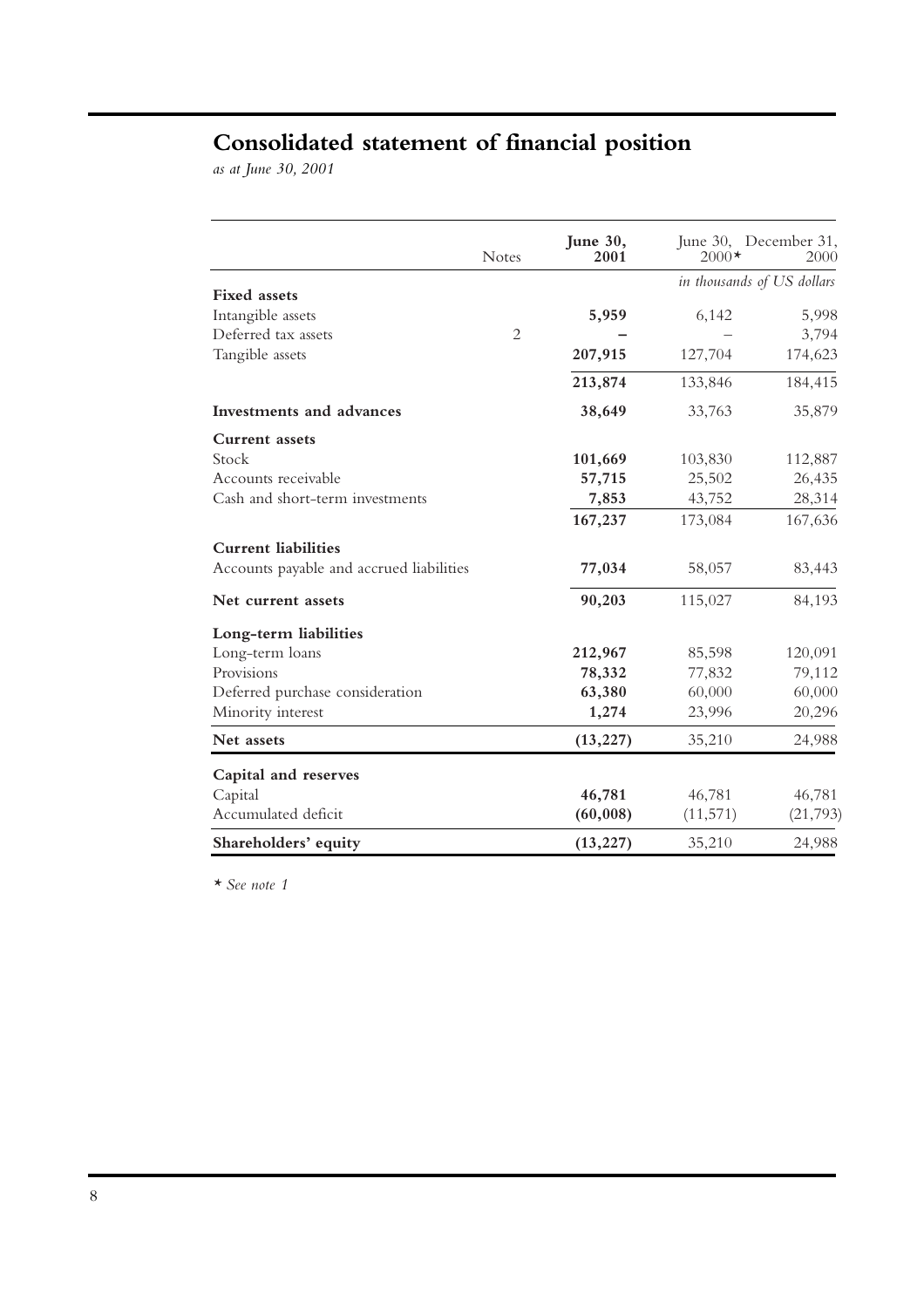# **Consolidated statement of cash flow**

*for the six months ended June 30, 2001*

|                                               | Six months<br>ended<br>June 30,<br>2001 | Six months<br>ended<br>June 30,<br>2000 | Year<br>ended<br>December 31,<br>2000 |  |
|-----------------------------------------------|-----------------------------------------|-----------------------------------------|---------------------------------------|--|
|                                               |                                         | in thousands of US dollars              |                                       |  |
| Cash flow from operating activities           |                                         |                                         |                                       |  |
| Cash received from customers                  | 179,191                                 | 18,894                                  | 213,990                               |  |
| Cash paid to suppliers and employees          | (242, 098)                              | (44, 620)                               | (229,000)                             |  |
| Cash absorbed by operations                   | (62, 907)                               | (25, 726)                               | (15,010)                              |  |
| Interest received                             | 342                                     | 709                                     | 1,461                                 |  |
| Interest paid                                 | (2,618)                                 |                                         | (583)                                 |  |
| Income tax paid                               | (248)                                   |                                         | (28)                                  |  |
| Net cash absorbed by operating activities     | (65, 431)                               | (25, 017)                               | (14, 160)                             |  |
| Cash flow from investing activities           |                                         |                                         |                                       |  |
| Costs of acquiring interest in KCM            |                                         | (4,594)                                 | (4,594)                               |  |
| Acquisition of assets from ZCCM               |                                         | (30,000)                                | (30,000)                              |  |
| Capital expenditure                           | (42, 015)                               | (3,531)                                 | (71, 185)                             |  |
|                                               | (42, 015)                               | (38, 125)                               | (105, 779)                            |  |
| Cash flow from financing activities           |                                         |                                         |                                       |  |
| Proceeds from external borrowings             | 80,312                                  | 77,187                                  | 96,000                                |  |
| Advances by minority shareholders in KCM      | 4,688                                   | 6,563                                   | 11,250                                |  |
| Equity subscriptions by minority shareholders |                                         | 11,250                                  | 11,250                                |  |
| Net cash from financing activities            | 85,000                                  | 95,000                                  | 118,500                               |  |
| Net decrease in cash                          | (22, 446)                               | 31,858                                  | (1, 439)                              |  |
| Cash at the beginning of the period           | 10,333                                  | 11,772                                  | 11,772                                |  |
| Net (debt)/cash at the end of the period      | (12, 113)                               | 43,630                                  | 10,333                                |  |
| Cash deposits and cash at bank                | 7,731                                   | 43,630                                  | 28,192                                |  |
| Bank overdraft - unsecured                    | (19, 844)                               |                                         | (17, 859)                             |  |
| Net (debt)/cash at the end of the period      | (12, 113)                               | 43,630                                  | 10,333                                |  |

# **Notes to the consolidated financial statements**

### **1. Comparative Figures**

Certain items included in the consolidated statement of financial position at June 30, 2000 have been reclassified in order to more closely align with the reporting followed in the subsequent periods.

### **2.Taxation**

A deferred tax asset of US\$3,794,000 recorded at December 31, 2000 has been reversed as the group no longer expects to generate taxable income in 2001, against which to recover the asset.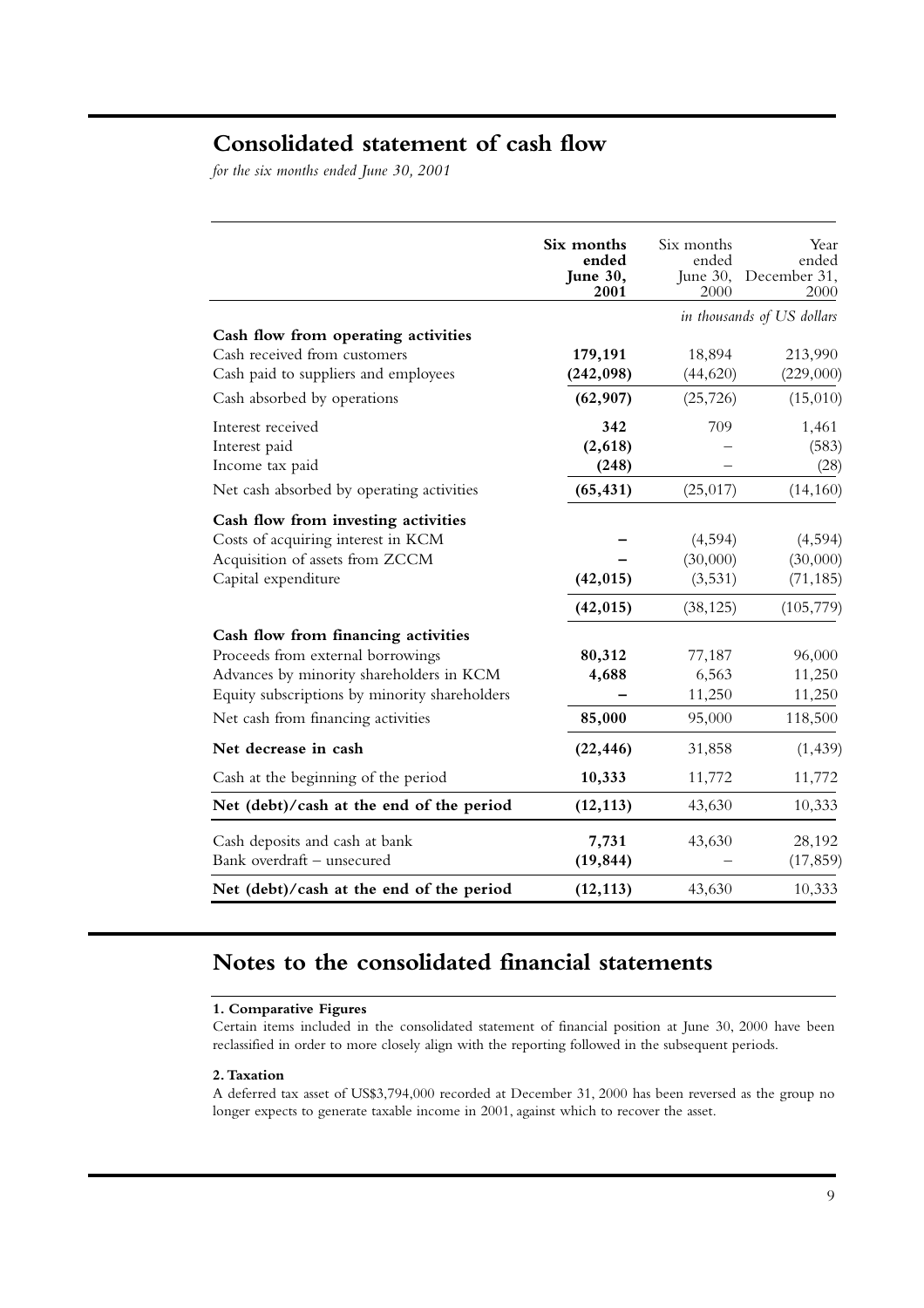# **Production statistics**

## **Production at KCM for the six months ended June 30, 2001**

|                                  | Six months ended<br>June 30, 2001 |        | Six months ended<br>December 31, 2000* |        |
|----------------------------------|-----------------------------------|--------|----------------------------------------|--------|
|                                  | Tonnes                            | Grades | Tonnes                                 | Grades |
|                                  | (000t)                            | $(\%)$ | (000t)                                 | $(\%)$ |
| Copper ore mined                 |                                   |        |                                        |        |
| - Nchanga Open Pit               | 1,717                             | 2.18   | 2,683                                  | 2.42   |
| - Nchanga Underground            | 1,423                             | 3.26   | 1,337                                  | 3.22   |
| - Konkola Underground            | 913                               | 3.37   | 653                                    | 3.60   |
|                                  | 4,053                             | 2.83   | 4,673                                  | 2.81   |
| Cobalt ore mined                 |                                   |        |                                        |        |
| - Nchanga Open Pit               | 766                               | 0.65   | 463                                    | 0.41   |
| <b>Tailings Leach Plant</b>      |                                   |        |                                        |        |
| -Tailings treated                | 5,157                             | 0.94   | 4,922                                  | 1.13   |
|                                  | <b>Tonnes</b>                     |        | Tonnes                                 |        |
| Flotation                        |                                   |        |                                        |        |
| - Copper ore milled              | 4,676,000                         |        | 4,620,000                              |        |
| - Cobalt ore milled              | 383,000                           |        | 407,000                                |        |
| Metal in concentrate produced    |                                   |        |                                        |        |
| - Copper in concentrate produced | 70,258                            |        | 64,428                                 |        |
| - Cobalt in concentrate produced | 1,566                             |        | 1,873                                  |        |
| <b>Tailings Leach Plant</b>      |                                   |        |                                        |        |
| - Finished copper produced       | 35,741                            |        | 41,112                                 |        |
| Smelting and refining            |                                   |        |                                        |        |
| - Tonnes concentrate treated     | 146,616                           |        | 120,629                                |        |
| - Finished copper produced       | 54,744                            |        | 47,780                                 |        |
| <b>Finished production</b>       |                                   |        |                                        |        |
| $-$ Copper                       | 90,485                            |        | 88,892                                 |        |
| $-$ Cobalt                       | 1,236                             |        | 1,228                                  |        |
| Metal sales                      |                                   |        |                                        |        |
| $-$ Copper                       | 93,079                            |        | 84,732                                 |        |
| - Cobalt                         | 1,297                             |        | 1,228                                  |        |
| Average price realised           |                                   |        |                                        |        |
| - Copper USc/lb                  | 81                                |        | 85                                     |        |
| - Cobalt US\$/lb                 | 9.77                              |        | 11.46                                  |        |

*\** Provided due to there being no comparatives for the period to June 2000 as ZCI only acquired KCM on March 31, 2000.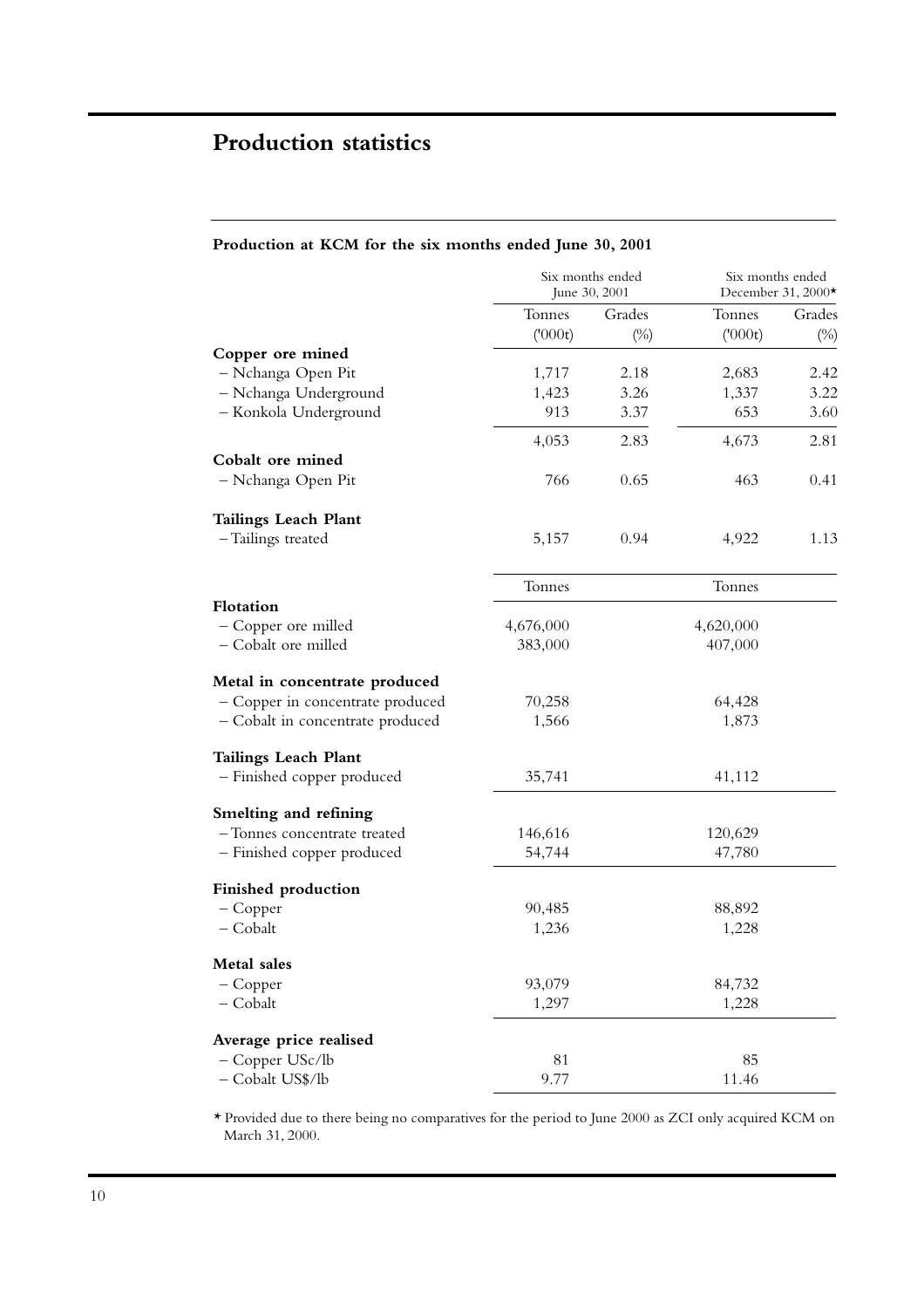# **Company details**

### **Directors**

S R Thompson *(Chairman)* P M Baum C J Colebank G B R Collis (*Alternate* – J Macdonald) H R Fraser M J Gordon G M Holford A W Lea W A Nairn

### **Secretary**

D A L Bennett

### **Registered Office**

Clarendon House 2 Church Street Hamilton Bermuda

### **Website**

www.zci.lu

### **Transfer Secretaries**

2nd Floor, Edura 41 Fox Street The Pavilions Johannesburg 2001 Bridgwater Road South Africa Bristol BS99 7NH (PO Box 61051 United Kingdom Marshalltown 2107)

### **French Listing Agent 4.4 Auditors**

Euro Emetteurs Finance Deloitte & Touche 48 boulevard des Batignolles Corner House France Hamilton HMFCC

### *In South Africa In the United Kingdom*

Computershare Services Limited Computershare Investor Services PLC

75850 Paris Cedex 17 Church and Parliament Streets Bermuda